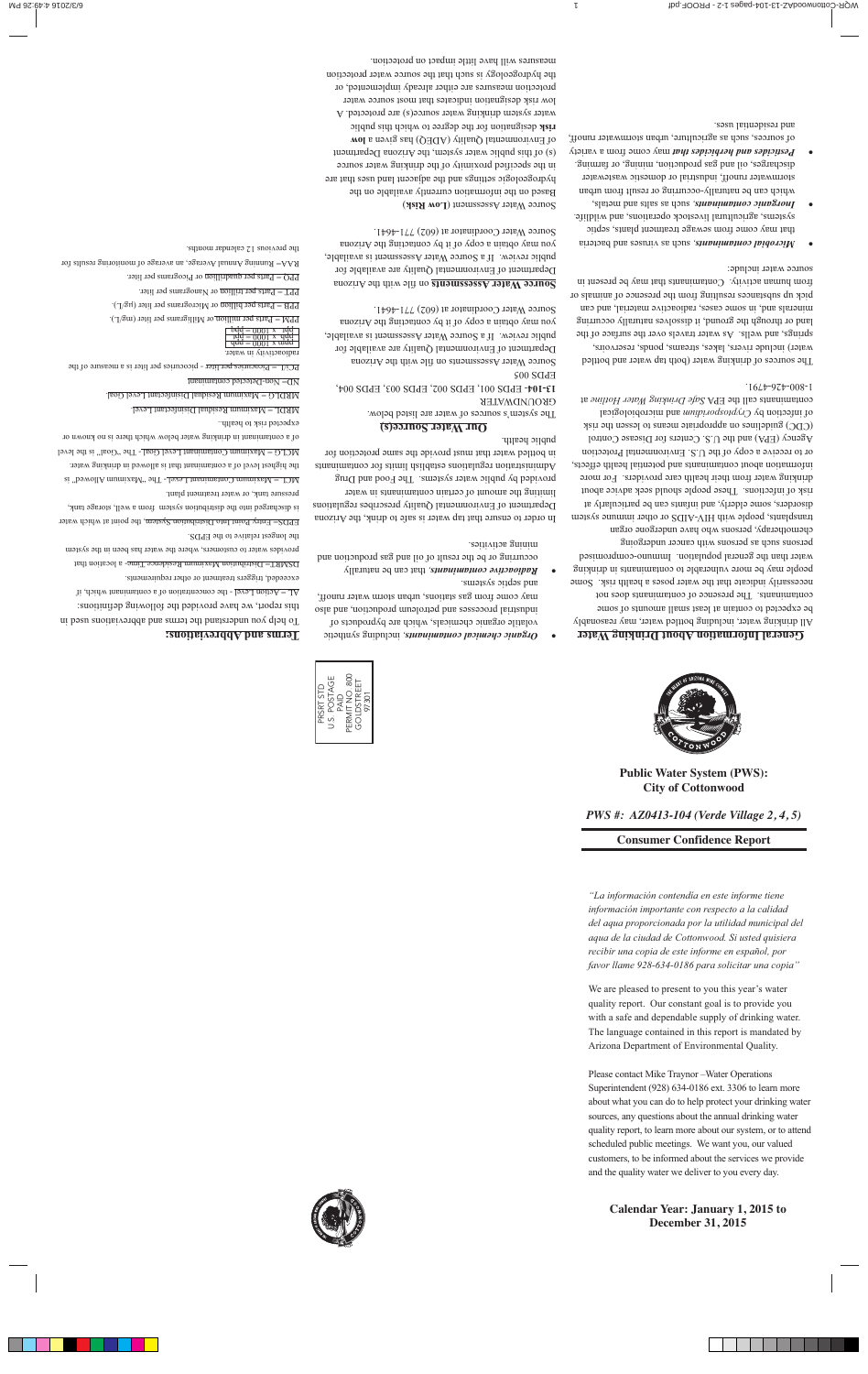#### **General Information About Drinking Water**

All drinking water, including bottled water, may reasonably be expected to contain at least small amounts of some contaminants. The presence of contaminants does not necessarily indicate that the water poses a health risk. Some people may be more vulnerable to contaminants in drinking water than the general population. Immuno-compromised persons such as persons with cancer undergoing chemotherapy, persons who have undergone organ transplants, people with HIV-AIDS or other immune system disorders, some elderly, and infants can be particularly at risk of infections. These people should seek advice about drinking water from their health care providers. For more information about contaminants and potential health effects, or to receive a copy of the U.S. Environmental Protection Agency (EPA) and the U.S. Centers for Disease Control (CDC) guidelines on appropriate means to lessen the risk of infection by *Cryptosporidium* and microbiological contaminants call the EPA *Safe Drinking Water Hotline* at 1-800-426-4791.

The sources of drinking water (both tap water and bottled water) include rivers, lakes, streams, ponds, reservoirs, springs, and wells. As water travels over the surface of the land or through the ground, it dissolves naturally occurring minerals and, in some cases, radioactive material, and can pick up substances resulting from the presence of animals or from human activity. Contaminants that may be present in source water include:

- *Microbial contaminants*, such as viruses and bacteria that may come from sewage treatment plants, septic systems, agricultural livestock operations, and wildlife*.*
- *Inorganic contaminants,* such as salts and metals, which can be naturally-occurring or result from urban stormwater runoff, industrial or domestic wastewater discharges, oil and gas production, mining, or farming.
- *Pesticides and herbicides that* may come from a variety of sources, such as agriculture, urban stormwater runoff, and residential uses.
- *Organic chemical contaminants,* including synthetic volatile organic chemicals, which are byproducts of industrial processes and petroleum production, and also may come from gas stations, urban storm water runoff, and septic systems.
- *Radioactive contaminants,* that can be naturally occurring or be the result of oil and gas production and mining activities.

In order to ensure that tap water is safe to drink, the Arizona Department of Environmental Quality prescribes regulations limiting the amount of certain contaminants in water provided by public water systems. The Food and Drug Administration regulations establish limits for contaminants in bottled water that must provide the same protection for public health.

#### **Our Water Source(s)**

The system's sources of water are listed below. GROUNDWATER **13-104**- EPDS 001, EPDS 002, EPDS 003, EPDS 004, EPDS 005

Source Water Assessments on file with the Arizona Department of Environmental Quality are available for public review. If a Source Water Assessment is available, you may obtain a copy of it by contacting the Arizona Source Water Coordinator at (602) 771-4641.

**Source Water Assessments** on file with the Arizona Department of Environmental Quality are available for public review. If a Source Water Assessment is available, you may obtain a copy of it by contacting the Arizona Source Water Coordinator at (602) 771-4641.

Source Water Assessment (**Low Risk**)

Based on the information currently available on the hydrogeologic settings and the adjacent land uses that are in the specified proximity of the drinking water source (s) of this public water system, the Arizona Department of Environmental Quality (ADEQ) has given a **low risk** designation for the degree to which this public water system drinking water source(s) are protected. A low risk designation indicates that most source water protection measures are either already implemented, or the hydrogeology is such that the source water protection measures will have little impact on protection.

### **Terms and Abbreviations:**

To help you understand the terms and abbreviations used in this report, we have provided the following definitions:  $AL = Action Level - the concentration of a contaminant which, if$ exceeded, triggers treatment or other requirements.

DSMRT= Distribution Maximum Residence Time- a location that provides water to customers, where the water has been in the system the longest relative to the EPDS.

EPDS= Entry Point Into Distribution System, the point at which water is discharged into the distribution system from a well, storage tank, pressure tank, or water treatment plant.

MCL = Maximum Contaminant Level - The "Maximum Allowed" is the highest level of a contaminant that is allowed in drinking water. MCLG = Maximum Contaminant Level Goal - The "Goal" is the level of a contaminant in drinking water below which there is no known or expected risk to health..

MRDL = Maximum Residual Disinfectant Level.

MRDLG = Maximum Residual Disinfectant Level Goal.

#### ND= Non-Detected contaminant

 $PCi/L = Picocuries$  per liter - picocuries per liter is a measure of the

#### radioactivity in water.

ppm x 1000 = ppb ppb x 1000 = ppt ppt x 1000 = ppq

PPM = Parts per million or Milligrams per liter (mg/L).  $PPB = Parts per billion or Micrograms per liter (µg/L).$ PPT = Parts per trillion or Nanograms per liter. PPQ = Parts per quadrillion or Picograms per liter. RAA= Running Annual Average, an average of monitoring results for

the previous 12 calendar months.